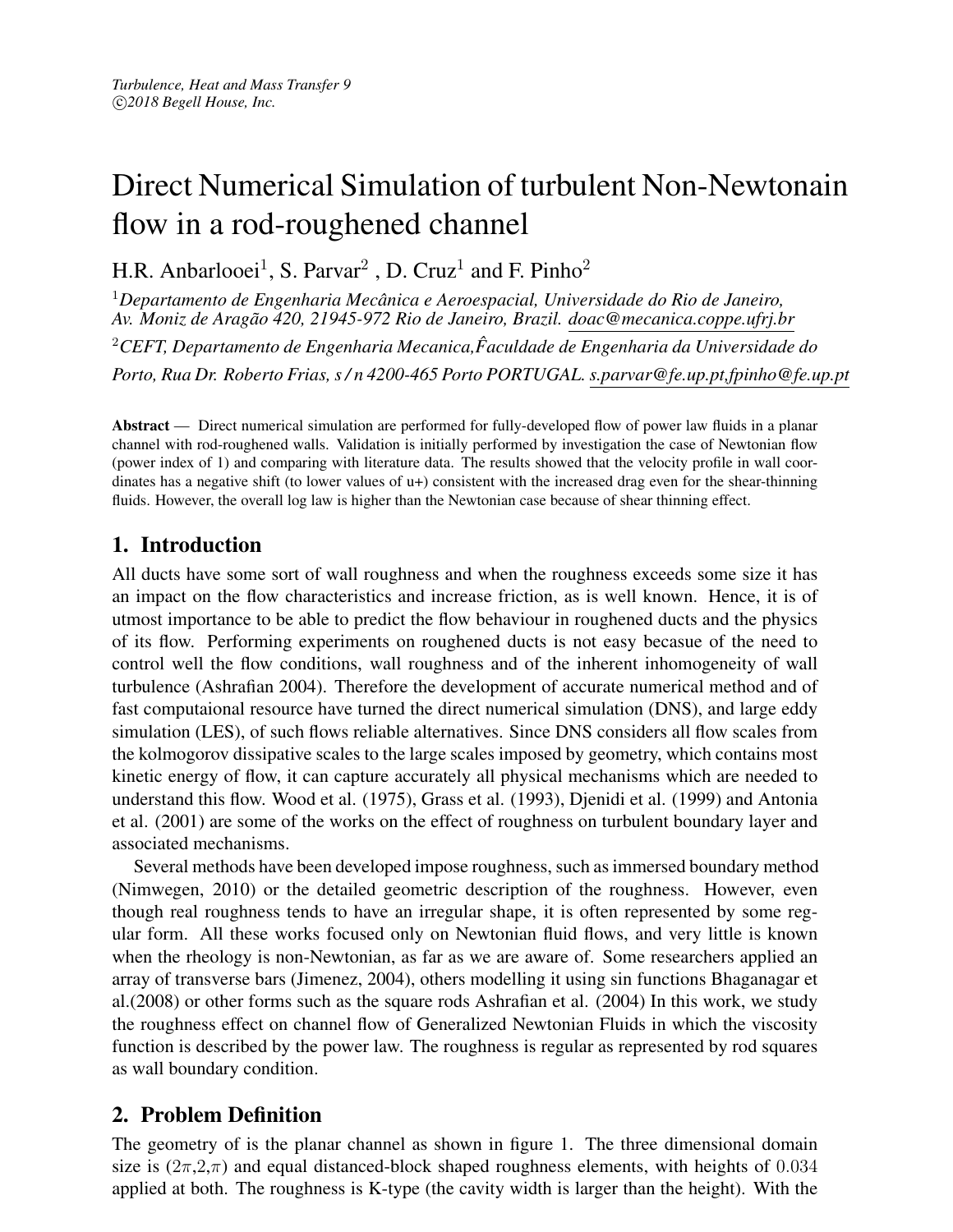detailed roughness represented exactly, the condition is applied and for this purpose a utility was developed to generate the required mesh,



Figure 1: Schematic of computational domain

The viscosity of the Generilized Newtoninan fluid is given by power law model is considered  $(\eta = K\dot{\gamma}(n-1))$ . Where K is the consistency index and n stands for power index. For  $n = 1$ the Newtonian fluid is recovered, while for  $n < 1$  the fluid is shear-thinning. In this study flow indices 1, 0.75 and 0.5 are considered.

#### 3. Results and Discussion

Our preliminary results are shown in Fig. 2. The mean velocity profile for one Newtonian case and one shear-thinning flow are plotted. Also the law of the wall is shown for the Newtonian case (in presence of the roughness function), which verifies the accuracy of our simulations. As expected by introducing the roughness, the velocity profile moves downward even for the shearthinning fluids. however, due to shear thinning the overall log law is higher than the Newtonian case.

One of the goals of the present study is to find the functional form of this roughness function for the power-law fluids.

## 4. Acknowledgements

Authors SP and FTP financial support from project PTDC / EMS-ENE / 2390/2014 - POCI-01-0145-FEDER-016669 funded by FEDER funds through COMPETE2020 and by National funds by FCT- Funda c c for Science and Technology. Funding by FCT is also acknowledged by PTDC / EMS-ENE / 6129/2014 and UID / EMS / 00532/2013 projects. Finally all authors are grateful for funding through project REAPA, 19774-2 of FUJB funded by ISPG Brazil / Petrogal Brazil.

## **References**

- 1. A. Ashrafian, H.I. Andersson and M. Manhart. DNS of Turbulent Flow In a Rod-roughened Channel. *Int. J. Heat and Fluid Flow*, 25, pp. 373-383, 2004.
- 2. D. V. Nimwegen. Direct Numerical Simulation of Turbulent Flow in Rough Pipes. In *MSc Thesis, Delft University of Technology*,pp.1-116, 2010.
- 3. D.H. Wood and R.A. Antonia. easurements in a turbulent boundary layer over a d-type surface roughness. In *ASME J. Appl.Mech.*, 10, pp. 591:597 , 1975.
- 4. A.J. Grass,R.J. Stuart and M. Mansour-Tehrani. Common vortical structure of turbulent flows over smooth and rough boundaries. In *J. AIAA* , 31, pp. 837:847 , 1993.